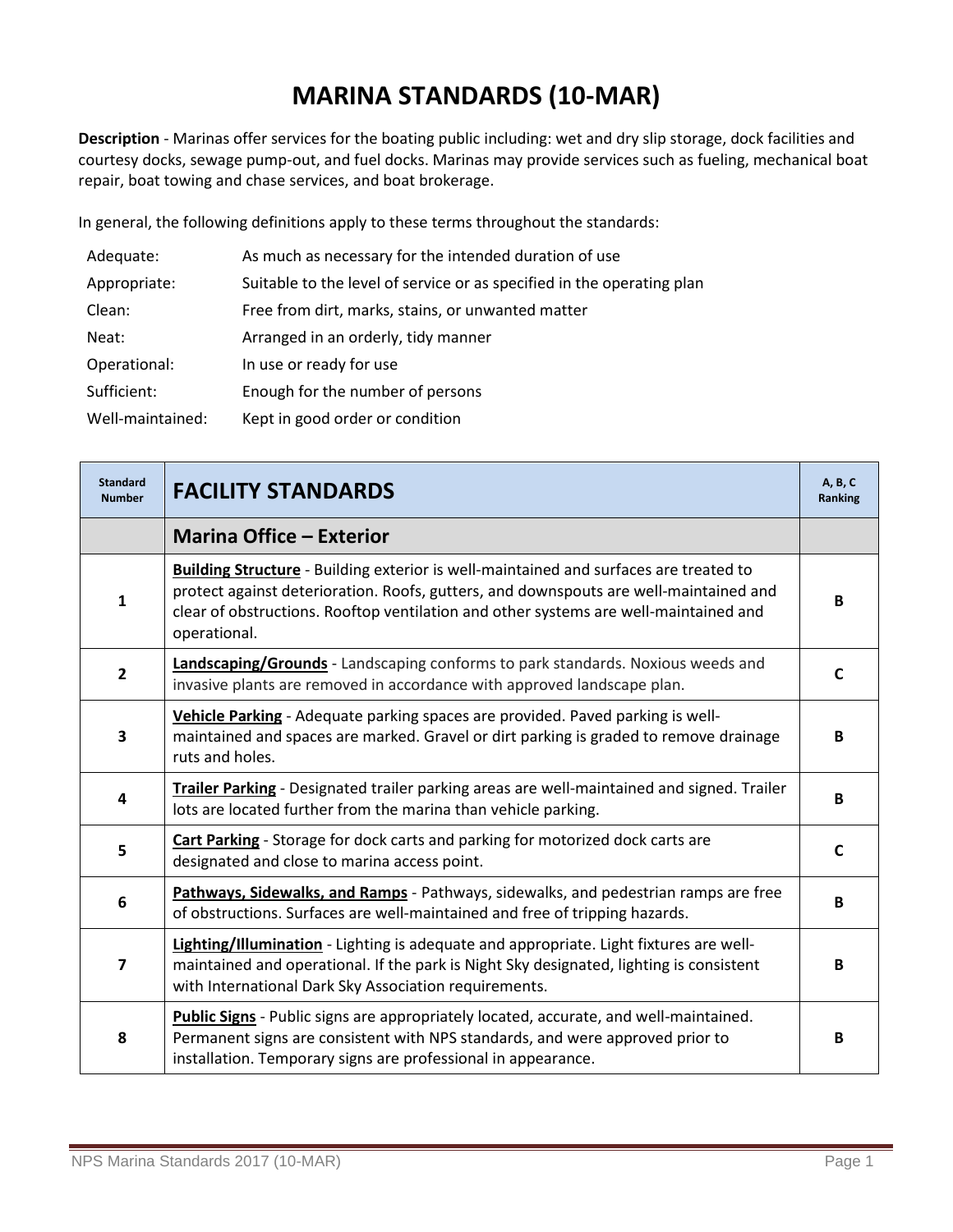| $\boldsymbol{9}$ | Utilities - Service areas are neat and well-maintained. Utility lines are neat, protected<br>from slack and foot or vehicular traffic, and hidden from view as much as possible.<br>Electrical panels are secured and unobstructed.                                                                                                                                                  | В            |
|------------------|--------------------------------------------------------------------------------------------------------------------------------------------------------------------------------------------------------------------------------------------------------------------------------------------------------------------------------------------------------------------------------------|--------------|
| 10               | Trash/Recycling - Sufficient trash containers are conveniently located. Waste does not<br>accumulate in trash containers to the point of overflowing. Refuse is stored in covered,<br>waterproof receptacles in accordance with NPS standards. Market available recyclable<br>products are collected and recycled. Central refuse collection sites are screened from<br>public view. | В            |
| 11               | Fences and Walls - Fences and walls are cleared of overgrowth and well-maintained.                                                                                                                                                                                                                                                                                                   | C            |
| 12               | Flags - National, state, or park flags are well-maintained and comply with the United<br>States Flag Code. Flags are a minimum size of 3'x 5'. Decorative flags and banners are<br>appropriate and well-maintained. Flags of a maritime or nautical nature are displayed<br>below the National Flag.                                                                                 | C            |
|                  | <b>Public Areas - Interior</b>                                                                                                                                                                                                                                                                                                                                                       |              |
| 13               | Marina Office Waiting Area - Marina office entrance and waiting area furnishings are<br>clean and well-maintained.                                                                                                                                                                                                                                                                   | B            |
| 14               | Public Signage - Public signs are appropriately located, accurate, and well-maintained.<br>Permanent signs are consistent with NPS standards, and were approved prior to<br>installation. Temporary signs are professional in appearance. Signage is neatly arranged.                                                                                                                | B            |
| 15               | Illumination - Lighting is adequate and appropriate. Light fixtures are clean and<br>operational, with no empty sockets or burned-out bulbs.                                                                                                                                                                                                                                         | В            |
| 16               | Ventilation/Climate Control - Public spaces are adequately ventilated and maintained at<br>a temperature consistent with visitor comfort.                                                                                                                                                                                                                                            | В            |
| 17               | Ice/Vending - Ice and vending machines are well-maintained and operational. Machine<br>displays relate to park themes or are generic in nature. Out of service machines have<br>computer-generated signage directing visitors to the closest operational unit. Machines<br>must accept \$1 coins and display applicable notices.                                                     | B            |
| 18               | Drinking Fountains - Water fountains are clean and operational. Water bottle filling<br>stations are preferred.                                                                                                                                                                                                                                                                      |              |
|                  | <b>Safety</b>                                                                                                                                                                                                                                                                                                                                                                        |              |
| 19               | Emergency Lighting/Exit Lights/Emergency Exits - Exit lights are on emergency circuits<br>and in operation at all times. Emergency exits and routes are marked and unobstructed.                                                                                                                                                                                                     | A            |
| 20               | Fire Extinguishers - Fire extinguishers are accessible, signed, and correctly located, with<br>operating instructions and current inspection tags.                                                                                                                                                                                                                                   | A            |
| 21               | Smoke Detectors - Operational single-station, hard-wired smoke detectors are present<br>and in compliance with NFPA standards. Battery-operated detectors are tested monthly<br>and batteries are replaced at least yearly.                                                                                                                                                          | A            |
| 22               | Fire Alarms and Pull Boxes - Fire alarms and pull boxes are visible and accessible.                                                                                                                                                                                                                                                                                                  | $\mathbf{A}$ |
| 23               | First Aid Kit - A first aid kit is available, stocked, marked, and staff can easily locate the<br>kit.                                                                                                                                                                                                                                                                               | В            |
|                  | <b>Boat Facilities</b>                                                                                                                                                                                                                                                                                                                                                               |              |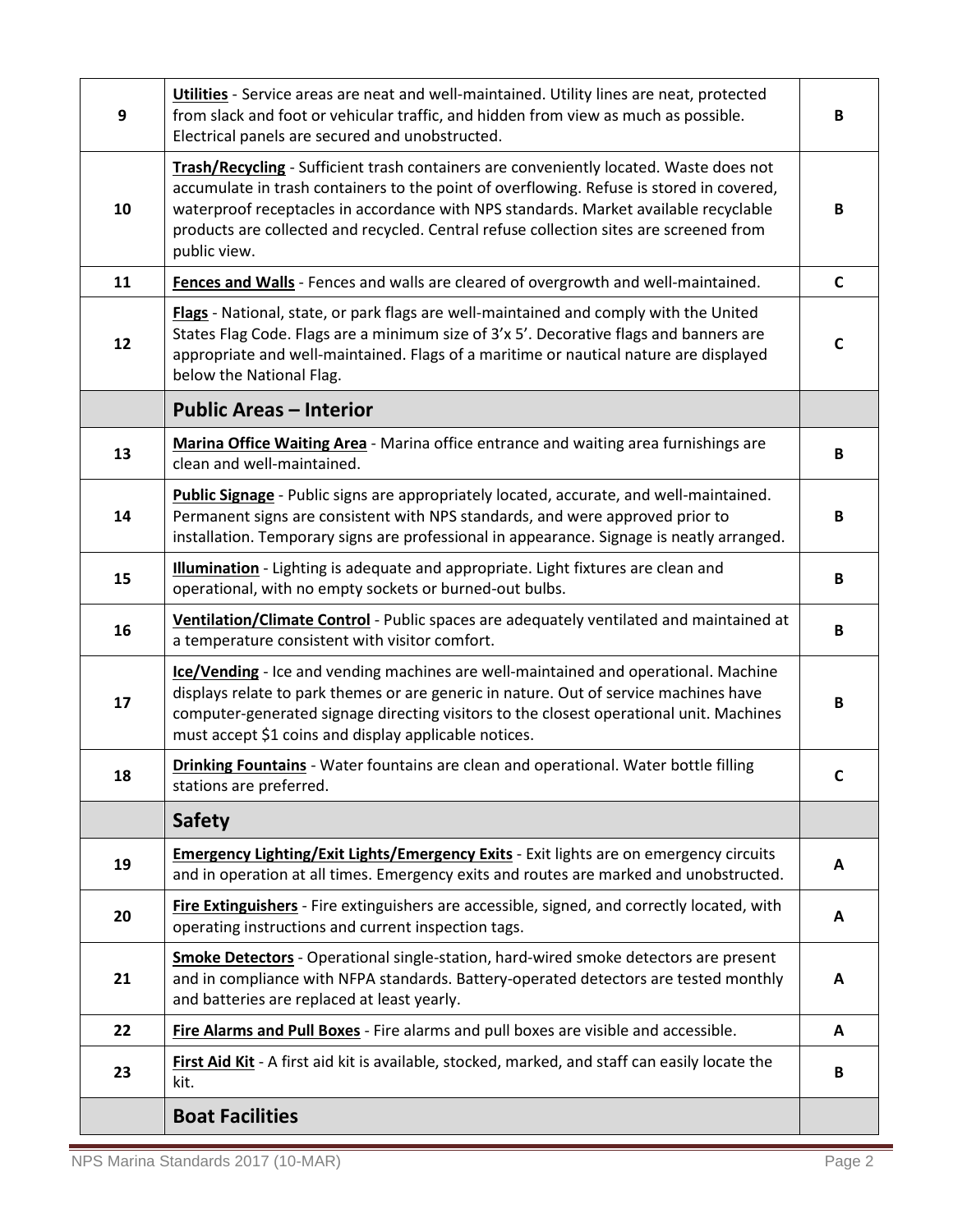| 24 | Boat Ramp - Boat ramps are constructed with ribbed concrete or other non-slip<br>surfaces, adequately marked, and well-maintained. Launch preparations are conducted<br>to avoid congestion at the ramp. Launch instructions and rules are posted.                                                                                                                                                                 | B |
|----|--------------------------------------------------------------------------------------------------------------------------------------------------------------------------------------------------------------------------------------------------------------------------------------------------------------------------------------------------------------------------------------------------------------------|---|
| 25 | Courtesy/Transient Docks - Courtesy docks are marked and conveniently located for<br>transient, dinghy dock, or boat ramp use. Docks are equipped with sufficient, well-<br>maintained cleats and access ladders. Signage is posted to indicate maximum tie up<br>time.                                                                                                                                            | B |
| 26 | Mooring Buoy Field - Buoy fields are adequately spaced and provide sufficient<br>anchorage for boats. Buoys and buoy lines are well-maintained. Buoy markings conform<br>to applicable uniform federal or state waterway marking systems.                                                                                                                                                                          | B |
| 27 | Hoists and Travel Lifts - Employees are trained on hoist and travel lift standard<br>operating procedures. Boat hoists and travel lifts are operational, well-maintained, and<br>appropriately sized. Hoists have an emergency cut off switch appropriately located and<br>posted. An adequate area is available to provide for unencumbered hoisting, lifting, and<br>launching of vessels.                       | A |
| 28 | Dry Boat Storage - Dry boat storage areas are located away from guest service areas,<br>secure, appropriately screened, adequately sized, and orderly. A space identification<br>system and records are maintained, and available on request.                                                                                                                                                                      | В |
|    | <b>Restrooms/Showers/Laundry</b>                                                                                                                                                                                                                                                                                                                                                                                   |   |
|    | Public Restrooms - Restrooms are clean, ventilated, illuminated, and well-maintained.<br>Restrooms have hot and cold running water. Toilets, sinks, and urinals are clean, free of<br>stains and chips, and operational. Toilet tissue and disposable towels or hand dryers are                                                                                                                                    |   |
| 29 | available. Soap is provided in bulk dispensers. Women's or unisex restrooms have a<br>covered waste receptacle in every stall. The disposal containers are clean and emptied at<br>least daily. A cleaning inspection log is maintained and posted.                                                                                                                                                                | B |
| 30 | Shower Stalls - Shower stalls are clean, well-maintained, ventilated, and free of mold,<br>mildew, and hair. Shower floors are equipped with a non-slip, mildew-free, untorn mat<br>or constructed with non-skid surfaces or strips that are securely fastened. Mats are<br>sanitized daily. Showers that are out of service have computer-generated signs posted<br>and are made operational as soon as possible. | B |
| 31 | Shower Enclosures - Shower curtains are of adequate length and width to fit the<br>enclosure and to prevent water from flowing onto the outer areas, as well as to assure<br>privacy. Shower curtains and enclosures are clean, free of mold and mildew, and well-<br>maintained.                                                                                                                                  | В |
| 32 | Water Supply - Water pressure and temperature remain constant and comfortable.<br>Extreme fluctuations do not occur. Faucets are accurately marked and operational.<br>Fixtures are appropriate, low flow, securely installed, and properly sealed/grouted.                                                                                                                                                        | B |
| 33 | Dressing Area and Clothes Storage - Lockers or clothes hooks (minimum 2 per stall) are<br>provided and located in close proximity to the shower stall. Lockers are clean and rust-<br>free, with working doors and hardware. Dressing area contains adequate seating as<br>appropriate.                                                                                                                            | С |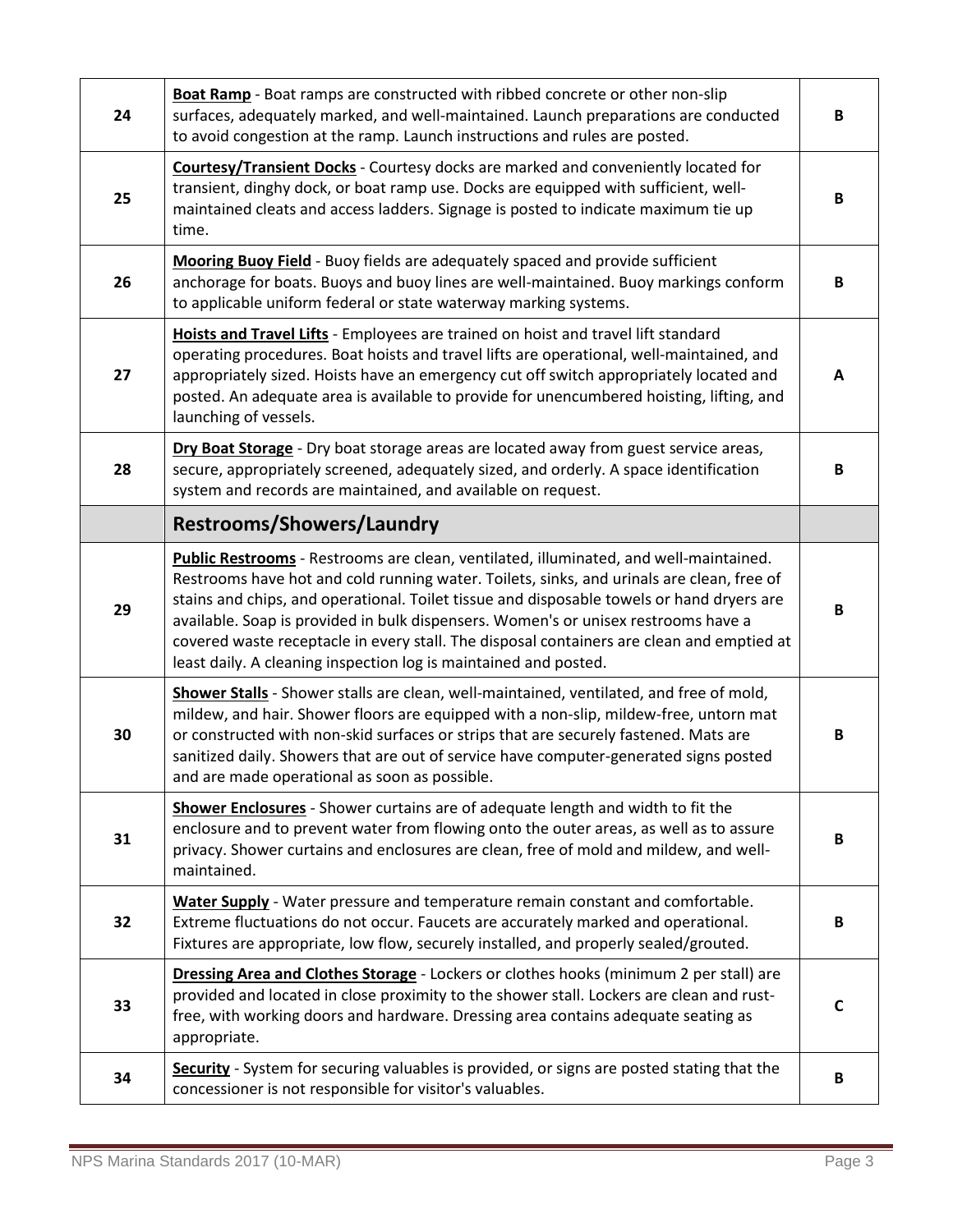| 35 | Soap and Towels - Soap and shampoo are obtained from bulk dispensers. Dispensers are<br>flushed and cleaned at least once per quarter. Towels are bath size.                                                                                                                                                                                                                 | C            |
|----|------------------------------------------------------------------------------------------------------------------------------------------------------------------------------------------------------------------------------------------------------------------------------------------------------------------------------------------------------------------------------|--------------|
| 36 | Mirrors - Adequate mirrors are provided for each sink. Mirrors are securely mounted,<br>clean, un-pitted, and free of cracks.                                                                                                                                                                                                                                                | C            |
| 37 | <b>Emergency Instructions</b> - Information is posted with emergency assistance (fire, police,<br>medical) and after-hours contact information.                                                                                                                                                                                                                              | A            |
| 38 | Public Telephones - Public telephones are available in remote locations where mobile<br>phone connectivity is not available or sporadic. Telephones are operational, well-<br>maintained, and free of vandalism.                                                                                                                                                             | B            |
| 39 | <b>Public Laundry</b> - A minimum of two washers and dryers are provided. Equipment is<br>clean, well-maintained, and operational. Lint traps and dryers are inspected and cleaned<br>daily. Washers and dryers are energy and water efficient. Equipment that is out of<br>service have computer-generated signs posted and are returned to service as soon as<br>possible. | C            |
|    | <b>Maintenance Area/Building</b>                                                                                                                                                                                                                                                                                                                                             |              |
| 40 | <b>Building Structure</b> - Maintenance buildings are well-maintained and surfaces are treated<br>to protect against deterioration. Roofs, gutters, and downspouts are well-maintained<br>and clear of obstructions. Rooftop ventilation and other systems are well-maintained<br>and operational.                                                                           | В            |
| 41 | Garbage and Trash/Recycling - Sufficient trash containers are conveniently located<br>throughout the maintenance area. Waste does not accumulate in trash containers to the<br>point of overflowing. Dumpster drain holes are plugged. All market available recyclable<br>products are collected and recycled.                                                               | В            |
| 42 | Site Utilities, Equipment, and Delivery Area - Service areas and equipment are marked,<br>well-maintained, and screened from public view as much as possible.                                                                                                                                                                                                                | В            |
| 43 | Fences and Walls - Fences and walls are cleared of overgrowth and well-maintained.                                                                                                                                                                                                                                                                                           | $\mathsf{C}$ |
| 44 | Organization - The maintenance area is neat, and tools and equipment are stored in an<br>orderly fashion.                                                                                                                                                                                                                                                                    | В            |
| 45 | Storage - Parts and supplies are stored neatly and securely. Parts are stored off the floor<br>on industrial shelves suitable for the weight of the parts and physical environment in<br>which the shelves are used.                                                                                                                                                         | В            |
| 46 | Floors - The maintenance area floor is free of clutter and tripping hazards such as<br>extension cords, power hoses, etc. Floor cracks are filled to prevent seepage.                                                                                                                                                                                                        | B            |
| 47 | Shop Lighting - Lighting is adequate to perform marina maintenance activities safely.<br>Fixed ceiling lighting and portable lights are clean and operational with no burned-out<br>bulbs. Fluorescent light bulbs are contained in a clean protective cover.                                                                                                                | В            |
| 48 | Pest Control - Pests are managed in coordination with the designated NPS integrated<br>pest management coordinator and Risk and Environmental Management Plans.                                                                                                                                                                                                              | B            |
| 49 | Hazardous Materials - Hazardous materials are collected, stored, and disposed of in<br>compliance with state and federal laws, and in accordance with park-approved risk and<br>environmental management plans.                                                                                                                                                              | A            |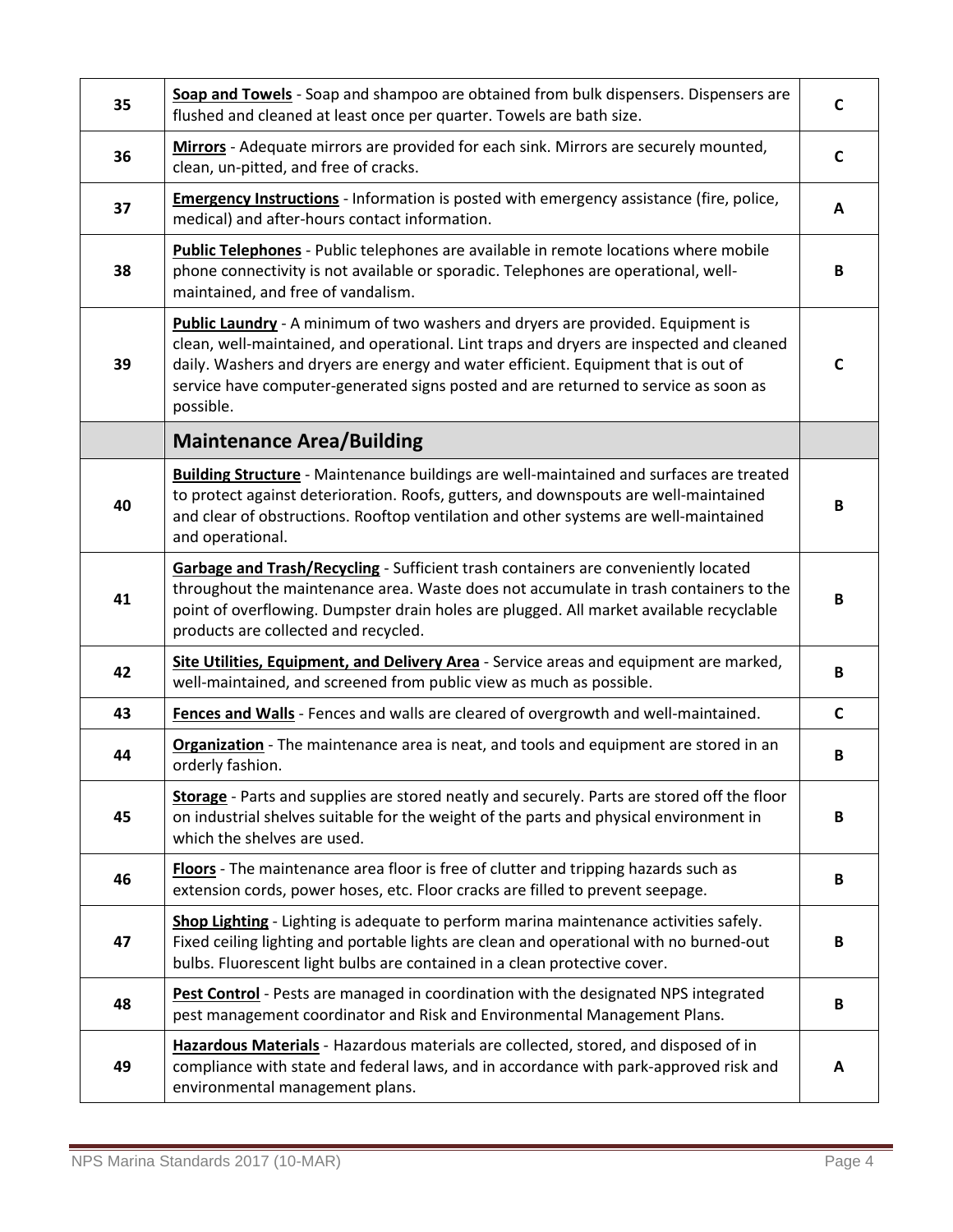| 50 | Safety Data Sheets - Current safety data sheets are visible, legible, and readily<br>accessible.                                                                                                                                               | A |
|----|------------------------------------------------------------------------------------------------------------------------------------------------------------------------------------------------------------------------------------------------|---|
| 51 | Fire Extinguishers - Operational fire extinguishers are accessible and located in<br>compliance with NFPA standards and local codes. Fire extinguishers are appropriately<br>signed, with operating instructions and current inspection tags.  | A |
| 52 | Smoke Detectors - Operational single-station, hard-wired smoke detectors are present<br>and in compliance with NFPA standards. Battery-operated detectors are tested monthly<br>and batteries are replaced at least yearly.                    | A |
| 53 | <b>Carbon Monoxide Detectors</b> - Operational hard-wired carbon monoxide detectors are<br>present in compliance with NFPA standards. Battery-operated detectors are tested<br>monthly and batteries replaced at least yearly.                 | A |
| 54 | <b>Eye-Wash Stations</b> - Emergency eyewashes are placed in chemical work areas with<br>instructions on use clearly posted.                                                                                                                   | A |
|    | <b>Dock Facilities</b>                                                                                                                                                                                                                         |   |
| 55 | <b>Identification</b> - Slips are clearly and uniformly marked by a permanently installed<br>number. Utility pedestals and dock boxes are numbered to match the slip. Mooring<br>buoys are clearly and uniformly marked.                       | В |
| 56 | Cleats - Cleats are properly placed and secured to the dock for use at each slip. No loose<br>or missing cleats are evident. A sufficient number of properly sized cleats to secure the<br>vessel are available.                               | B |
| 57 | Boat Bumpers/Rub Rails - Bumper materials are well-maintained. Cover materials are<br>free of tears and properly secured to the dock. Rub rails are acceptable. Fastening bolts<br>and screws are recessed and do not extend beyond the rails. | В |
| 58 | Flotation System - Systems provide adequate flotation and are well-maintained.<br>Systems are sturdy and free of broken or uneven sections. Foam, if used, is<br>encapsulated. Systems maintain docks level above the waterline.               | A |
| 59 | Dock System - Fixed or floating dock systems are well-maintained. Winch system is<br>effective and docks are correctly aligned.                                                                                                                | В |
| 60 | <b>Dock/Decking</b> - Decking is clean, free of unnecessary obstructions and tripping hazards<br>(e.g., pop-up screws, degraded wood), and well-maintained. Bull rail is well-maintained<br>and sturdy enough to support visitor use.          | B |
| 61 | Breakwater - Breakwater is visible, functional, well-maintained, and properly secured.<br>Exposed tire and 'log jam' breakwaters are acceptable. Foam, if used, is encapsulated.                                                               | B |
| 62 | Covered Areas - Covered structures are sturdy, appropriately sized, and well-<br>maintained. The structure is treated to prevent rust and mildew. Covers are free of<br>leaks, and material is consistent throughout the marina.               | В |
| 63 | Gangways/Bridges - Surfaces are non-slip, free of obstructions and tripping hazards, and<br>well-maintained. Railings are well-maintained and sturdy enough to support visitor use.<br>Utility lines necessary to service slips are contained. | B |
| 64 | Hoses - Hoses are adequately sized for their intended use and are free of leaks. Hose<br>systems are consistent throughout the marina and are well-maintained. Hoses are coiled<br>or orderly. Water hoses have backflow prevention devices.   | В |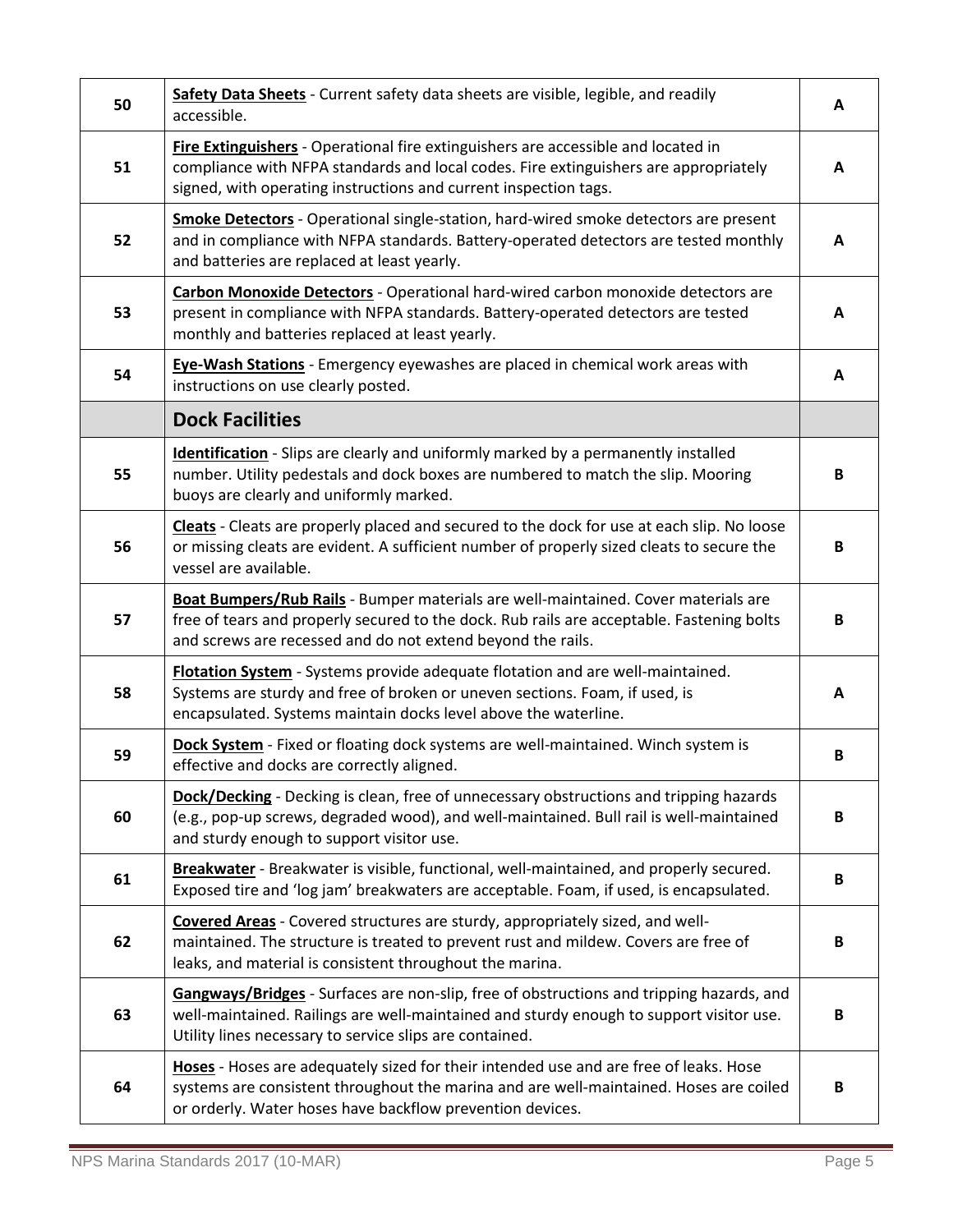| 65 | Fishing Dock - Fishing docks are posted with local fishing regulations, and equipped with<br>adequate seating for the fishing area. Pole holders are secured to the dock. Fish cleaning<br>stations are clean, well-maintained, and accurately located according to the concessions<br>contract.                                                                                                                                                                                                     | C            |
|----|------------------------------------------------------------------------------------------------------------------------------------------------------------------------------------------------------------------------------------------------------------------------------------------------------------------------------------------------------------------------------------------------------------------------------------------------------------------------------------------------------|--------------|
| 66 | Dock Carts - An adequate supply of dock carts (hand or motorized) are available to allow<br>guests to easily transport luggage, coolers, and supplies to and from their boat. Dock<br>carts are clean, functional, and well-maintained. Carts are stored in an orderly manner,<br>in convenient and dedicated areas (e.g., head of the dock, parking area, or other areas as<br>dictated by the marina layout). Adequate controls are in place for motorized dock cart<br>usage.                     | B            |
| 67 | Dock Boxes - Dock boxes are clean, well-maintained, ventilated, and securely<br>constructed. Dock box placement allows for the passage of dock carts. A policy of not<br>storing flammable materials (e.g., paint, solvents, deck stains) in dock boxes is<br>prominently posted or featured in the slip rental agreement.                                                                                                                                                                           | B            |
| 68 | Sewage Pump-Out - Pump stations are operational, clean, well-maintained, and emptied<br>on a regular basis. Pump hoses are stored neatly, and an adequate supply of differently<br>sized fittings is available. Required personal protection equipment is worn when<br>handling hoses and fittings; and spill response equipment is accessible and well-<br>maintained.                                                                                                                              | A            |
| 69 | Winterization - De-icing systems are well-maintained and operational.                                                                                                                                                                                                                                                                                                                                                                                                                                | B            |
|    | <b>Fuel Docks</b>                                                                                                                                                                                                                                                                                                                                                                                                                                                                                    |              |
| 70 | Fuel Docks - Fuel docks are located in protected areas away from wave action<br>(particularly in areas with changing water levels). Stable platforms are provided for<br>personal watercraft fueling. Fuel docks are clean and well-maintained.                                                                                                                                                                                                                                                      | B            |
| 71 | <b>Emergency Fuel Shutoff</b> - Emergency shut off instructions are posted and accessible, and<br>shutoff valve is located in compliance with NFPA standards.                                                                                                                                                                                                                                                                                                                                        | Α            |
| 72 | Fire Extinguishers - Fire extinguishers are accessible and located in compliance with<br>NFPA standards and local codes. Fire extinguishers are appropriately signed, with<br>operating instructions and current inspection tags.                                                                                                                                                                                                                                                                    | A            |
| 73 | Fuel Dispensers - Dispensers, including nozzles and hoses, are operational and well-<br>maintained. Dispensers have functioning fire/shear valves, and hoses are equipped with<br>breakaway devices. Dispensers are locked when attendant is not on duty. Local, county,<br>and state regulatory certificates for weights and measures are current and posted. Pump<br>signs and decals are visible and well-maintained. Dispenser display screens are protected<br>against UV damage and vandalism. | A            |
| 74 | Available Fuels - At a minimum, unleaded gasoline and outboard motor oil are available.                                                                                                                                                                                                                                                                                                                                                                                                              | $\mathsf{C}$ |
| 75 | Access - Access to fuel docks is clearly marked to facilitate vessel queuing in an adequate<br>space without adverse effect to pumping lines, other vessels, or resources.                                                                                                                                                                                                                                                                                                                           | B            |
| 76 | <b>Smoking Policy</b> - Smoking is not permitted near the fuel dispensers, and signs are<br>posted. No smoking policy is enforced.                                                                                                                                                                                                                                                                                                                                                                   | A            |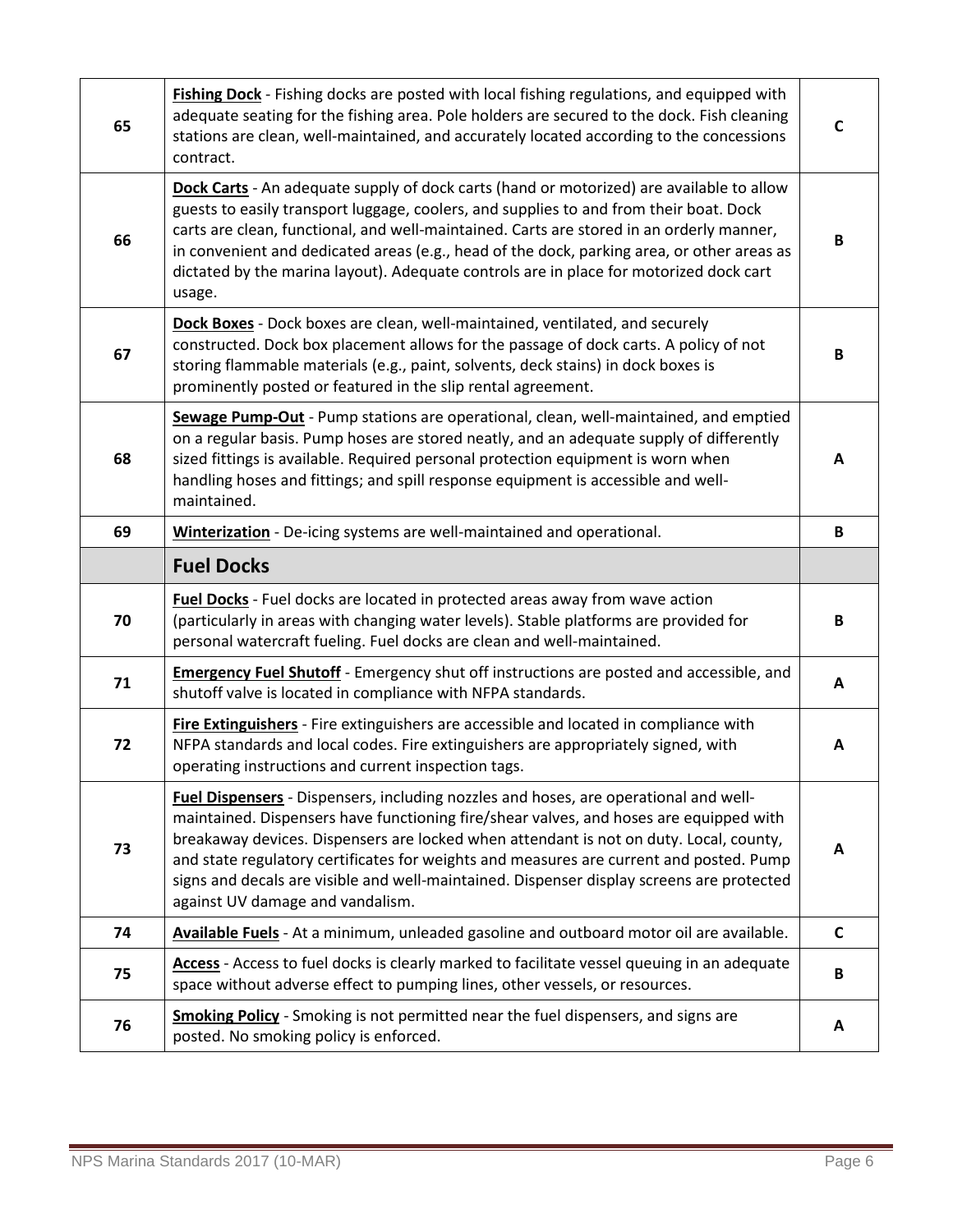| 77 | Required Public Safety Notices - Required safety notices are conspicuously posted<br>around pump islands. Signs at fuel dispensers include "no smoking" signs, "switch off<br>engine" signs, and "emergency fuel shut-off" signs. Signage requirements are listed in<br>NFPA 303 - Fire Protection Standards for Marinas and Boatyards.                                                                                                                                                                                                                                                                                                                                                                                                                                             | A |
|----|-------------------------------------------------------------------------------------------------------------------------------------------------------------------------------------------------------------------------------------------------------------------------------------------------------------------------------------------------------------------------------------------------------------------------------------------------------------------------------------------------------------------------------------------------------------------------------------------------------------------------------------------------------------------------------------------------------------------------------------------------------------------------------------|---|
| 78 | <b>Emergency Response and Spill Containment Equipment</b> - Fire response equipment is<br>provided at the fuel dock in accordance with NFPA standards, other applicable<br>regulations, and the park. Spill response equipment is well-maintained and accessible.<br>This equipment is specified in the concessioner's SPCC and Emergency Response plans<br>and is adequate to respond to incidental and non-incidental fuel and oil spills. The<br>quantity of absorbent material equals a ratio of approximately three feet of boom to<br>every foot of the largest boat within the marina. Equipment includes personal protective<br>equipment for emergency response. Use of dispersants is approved by the park. Fuel<br>attendants are trained as specified in the SPCC plan. | А |
| 79 | Fuel Storage Tanks - Secondary containment and automatic leak detection systems are<br>provided for aboveground, underground and dock tanks, piping, and dispensers, as<br>required.                                                                                                                                                                                                                                                                                                                                                                                                                                                                                                                                                                                                | A |
| 80 | Fuel Lines - Fuel lines are well-maintained. Fuel lines are located and protected from<br>physical damage. Sufficient lengths of oil-resistant flexible hose are used between the<br>shore, the tank, and the dispensers as required by changes in water level. Emergency<br>shut off valves are appropriately located in accordance with NFPA, and are posted.                                                                                                                                                                                                                                                                                                                                                                                                                     | A |
| 81 | Hazardous Materials Storage - Areas storing flammable or hazardous materials are<br>clearly marked. Flammable liquids are not stored in battery charging or storage rooms.<br>Hazardous materials near or over water have at least secondary containment.                                                                                                                                                                                                                                                                                                                                                                                                                                                                                                                           | A |
| 82 | Other Safety Equipment - Other required safety equipment, including eye-wash stations<br>and emergency ladders, are operational and appropriately located.                                                                                                                                                                                                                                                                                                                                                                                                                                                                                                                                                                                                                          | A |
|    | <b>Dock Safety</b>                                                                                                                                                                                                                                                                                                                                                                                                                                                                                                                                                                                                                                                                                                                                                                  |   |
| 83 | Fire Suppression Systems - Fire suppression systems are operational, with current<br>inspection certificates.                                                                                                                                                                                                                                                                                                                                                                                                                                                                                                                                                                                                                                                                       | A |
| 84 | <b>Emergency Lighting</b> - Emergency backup battery or generator lighting systems are<br>operational and well-maintained.                                                                                                                                                                                                                                                                                                                                                                                                                                                                                                                                                                                                                                                          | A |
| 85 | Slip Utility Connections - Electrical - Electrical outlets are marine-grade, hard wire<br>attached feeds with working covers and are connected to a working ground fault<br>interrupter.                                                                                                                                                                                                                                                                                                                                                                                                                                                                                                                                                                                            | A |
| 86 | Slip Utility Connections - Water - Water lines are operational, with working spigots and<br>appropriately sized back flow preventers.                                                                                                                                                                                                                                                                                                                                                                                                                                                                                                                                                                                                                                               | A |
| 87 | Security and Lighting - Adequate outside lighting is maintained throughout the marina<br>for night operations. After scheduled hours, lighting is reduced to provide security only<br>in the marina. Security system allowing access to slip areas is operational. Security<br>personnel are provided as required.                                                                                                                                                                                                                                                                                                                                                                                                                                                                  | A |
| 88 | Lifesaving Devices - At least one USCG approved, throw-type flotation device (with at<br>least 60 feet of %-inch diameter rope attached or a reach pole) is accessible on the fuel<br>dock and every 200 feet on other docks.                                                                                                                                                                                                                                                                                                                                                                                                                                                                                                                                                       | A |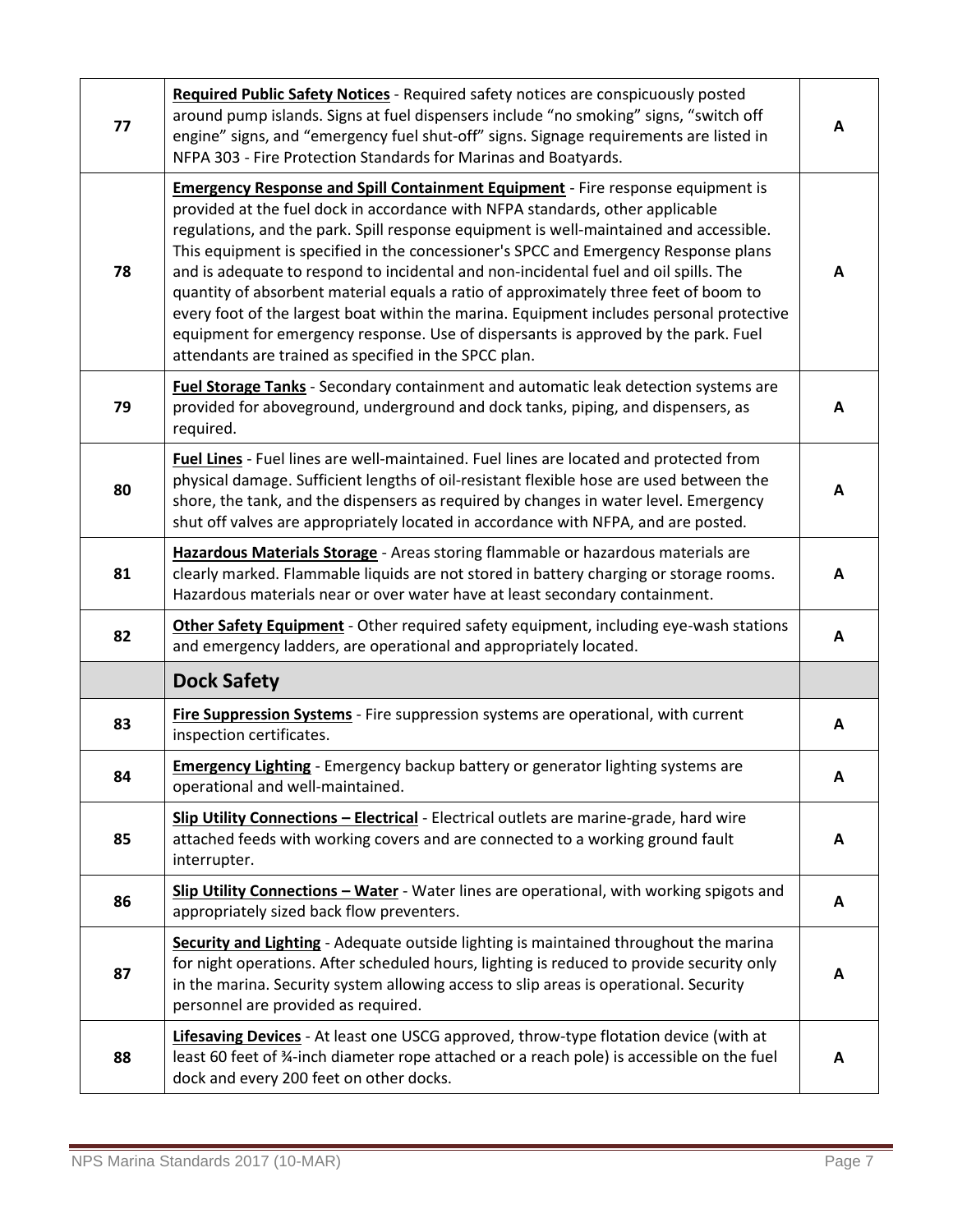| 89  | Access Ladders - Access ladders are well-maintained, secured, and appropriately located<br>throughout the marina.                                                                                                                                                                                                                                                                                                                                                   | A            |
|-----|---------------------------------------------------------------------------------------------------------------------------------------------------------------------------------------------------------------------------------------------------------------------------------------------------------------------------------------------------------------------------------------------------------------------------------------------------------------------|--------------|
| 90  | Boats - Boats are berthed in compliance with NFPA standards.                                                                                                                                                                                                                                                                                                                                                                                                        | A            |
|     | <b>OPERATIONAL STANDARDS</b>                                                                                                                                                                                                                                                                                                                                                                                                                                        |              |
|     | <b>Accessibility</b>                                                                                                                                                                                                                                                                                                                                                                                                                                                |              |
| 91  | Accessibility - Facilities and services meet the requirements of the Americans with<br>Disabilities and Architectural Barriers Acts and all other applicable laws related to<br>accessibility.                                                                                                                                                                                                                                                                      | A            |
|     | <b>Services</b>                                                                                                                                                                                                                                                                                                                                                                                                                                                     |              |
|     | <b>Reservation Services</b>                                                                                                                                                                                                                                                                                                                                                                                                                                         |              |
| 92  | Availability - Reservation services are available via telephone, mail, and fax during<br>business hours; and internet 24/7.                                                                                                                                                                                                                                                                                                                                         | B            |
| 93  | Knowledge of Slip Rental Staff - Reservation agents provide accurate information about<br>rates, slip rental policies and marina services, local attractions, access, etc. Matching<br>information is available on the concessioner's website.                                                                                                                                                                                                                      | B            |
| 94  | Property Management Information Systems - The slip reservation system is integrated<br>with the concessioner's property management information system, and provides<br>comprehensive reporting capabilities.                                                                                                                                                                                                                                                        | $\mathsf{C}$ |
| 95  | Payment Methods - Credit cards are honored and include MasterCard, Visa, American<br>Express, and Discover. Debit cards and other payment methods (travelers' checks,<br>personal checks, and gift cards) are accepted at the concessioner's discretion or at the<br>direction of the Service.                                                                                                                                                                      | B            |
| 96  | Deposits - Rental deposits are no more than one month's dockage. For transient slips,<br>the rental deposit of one night's stay is applied to the last night of the rental.                                                                                                                                                                                                                                                                                         | B            |
| 97  | Cancellations - The slip rental cancellation and refund policy is clearly stated in the slip<br>rental agreement, and is approved by the park.                                                                                                                                                                                                                                                                                                                      | B            |
|     | <b>Registration Services</b>                                                                                                                                                                                                                                                                                                                                                                                                                                        |              |
| 98  | Hours of Operation - Facilities and services are operated and provided in accordance<br>with posted hours of operation. Hours of operation are prominently displayed at each<br>facility.                                                                                                                                                                                                                                                                           | B            |
| 99  | Check-In/Out - Transient check-in/out is completed in a friendly and professional<br>manner. The slip rental staff confirms slip type and length, duration of stay, departure<br>date and check-out time, and method of payment. Slip rental staff also identifies any<br>extra charges (utility add-ons, donations to friends, groups, and associations, etc.).<br>Comment cards or the concessioner's comments website are included in the check-out<br>material. | B            |
| 100 | Park Orientation Material - Park-specific materials are available (brochures, marina and<br>park maps, newsletters, and special notices). Additional information is available about<br>the area (local businesses, places of interest by land and by boat, major highways,<br>airports, restaurants, etc.).                                                                                                                                                         | C            |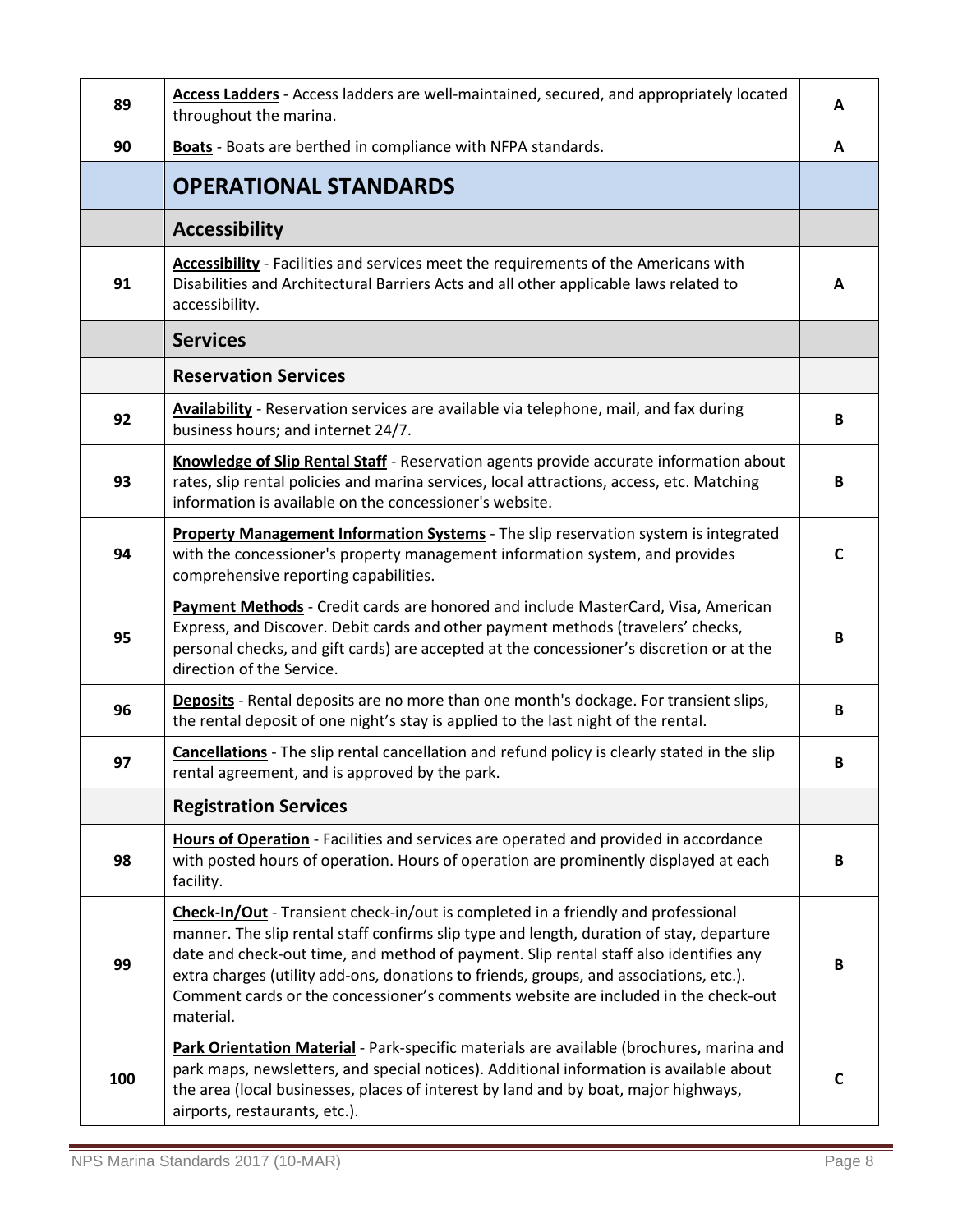|     | <b>Other Services</b>                                                                                                                                                                                                                                                                                                                                                                                                                                                                                                                                                                                                                                            |   |
|-----|------------------------------------------------------------------------------------------------------------------------------------------------------------------------------------------------------------------------------------------------------------------------------------------------------------------------------------------------------------------------------------------------------------------------------------------------------------------------------------------------------------------------------------------------------------------------------------------------------------------------------------------------------------------|---|
| 101 | <b>Winterization Notification</b> - Slip renters are provided with adequate notices on<br>winterization activities (water shut-off, de-icing, ramp and dock removal).                                                                                                                                                                                                                                                                                                                                                                                                                                                                                            | C |
| 102 | Access - Slip renters are provided 24-hour access to their slips.                                                                                                                                                                                                                                                                                                                                                                                                                                                                                                                                                                                                | B |
| 103 | Private Sales - Private sales of boats in marina areas are not permitted. Boats do not<br>display "For Sale" signs. No slips or moorings are rented that are used for promotional<br>display or sale of boats or boat accessories. Concessioner boat brokerage services are<br>available if approved by the park.                                                                                                                                                                                                                                                                                                                                                | B |
| 104 | Private Rentals - Private overnight rentals of boats in marina areas are not permitted.                                                                                                                                                                                                                                                                                                                                                                                                                                                                                                                                                                          | B |
| 105 | Valet (Dock-Hand) Services - Valet services are prompt and courteous.                                                                                                                                                                                                                                                                                                                                                                                                                                                                                                                                                                                            | C |
| 106 | Housekeeping - Housekeeping services are prompt and courteous. No equipment is left<br>unattended on the dock.                                                                                                                                                                                                                                                                                                                                                                                                                                                                                                                                                   | В |
| 107 | Lost and Found - Items found are logged and secured in a designated location. Records<br>are maintained and procedures established to ensure prompt, accurate responses to<br>visitor inquiries.                                                                                                                                                                                                                                                                                                                                                                                                                                                                 | C |
| 108 | Other Services - Services (launch and retrieve, pilot/docking, chase boat, towing,<br>landside shuttle, dive services, pump-out, and hydro hoist) are provided as required.<br>Service response times are stated to the visitor at the time of request.                                                                                                                                                                                                                                                                                                                                                                                                          | B |
|     | <b>Slip Management</b>                                                                                                                                                                                                                                                                                                                                                                                                                                                                                                                                                                                                                                           |   |
| 109 | Marina Management - A diagram of the marina, including the location of all slips and<br>supporting facilities, is prominently displayed, readable, and accurate. The master of the<br>marina diagram is updated as necessary.                                                                                                                                                                                                                                                                                                                                                                                                                                    | C |
| 110 | Maximum Boat Size - Boats do not exceed slip capacity. Length and beam<br>measurements include all temporary and permanent appurtenances.                                                                                                                                                                                                                                                                                                                                                                                                                                                                                                                        | В |
| 111 | <b>Occupant Management (Permanent)</b> - Accurate and current records are maintained.<br>Slip records include slip number and location, slip dimensions, and utilities. Slip renter<br>records include boat owner's name, address, contact information, and authorized users.<br>Boat records include boat name, hull identification number, model, year made,<br>manufacturer, color, type, registration number and state, and boat insurance<br>information. Park-approved rental agreements, conforming to applicable legal<br>requirements, are executed for each slip rental.                                                                               | B |
| 112 | <b>Occupant Management (Transient)</b> - Rental agreements include renter's name and<br>contact information, authorized users, and boat identification details. Slips are checked<br>and cleared of all lines and articles left by previous occupants. Welcome Aboard<br>packages include slip number and location, slip dimensions, utilities available, and<br>marina rules and regulations. The transient renter is provided with a head lock key or<br>combination, and staff is available to assist transient renters with docking. Park-<br>approved rental agreements, conforming to applicable legal requirements, are executed<br>for each slip rental. | В |
| 113 | Quiet Hours - Quiet hours are enforced.                                                                                                                                                                                                                                                                                                                                                                                                                                                                                                                                                                                                                          | В |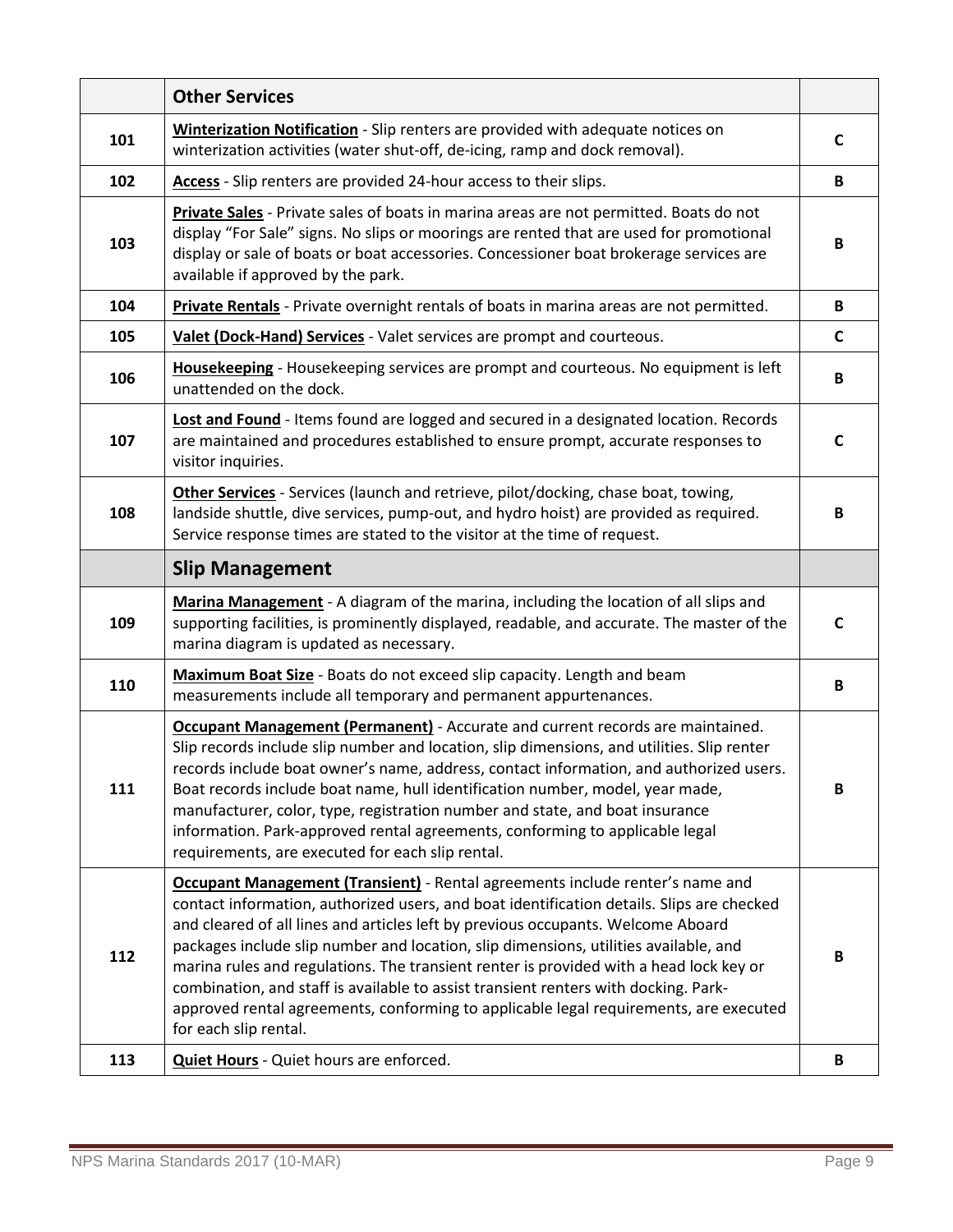| 114 | Dock Checks - Daily dock checks are completed (decking is secure and free of tripping<br>hazards; cleats, ropes, and utility lines are secure; bow pulpits and anchors are not<br>overhanging the dock; and utilities are operational). Daily slip checks are completed (no<br>illegal boats, boats do not appear to be in danger of sinking, burning, or breaking loose). | B            |
|-----|----------------------------------------------------------------------------------------------------------------------------------------------------------------------------------------------------------------------------------------------------------------------------------------------------------------------------------------------------------------------------|--------------|
| 115 | Waitlist - Waiting lists are maintained for the rental of buoys, slips, dry boat storage, and<br>slip transfers. Requests are accommodated in the order they were received.                                                                                                                                                                                                | $\mathsf{C}$ |
| 116 | Courtesy Docks - Unless specified in the contract, spaces on courtesy docks are not<br>rented. Courtesy dock time limits are enforced.                                                                                                                                                                                                                                     | C            |
|     | <b>Fuel Dispensing</b>                                                                                                                                                                                                                                                                                                                                                     |              |
| 117 | Sales Operations - Only employees trained on standard operating procedures for fuel<br>dock operations dispense fuel.                                                                                                                                                                                                                                                      | A            |
| 118 | Emergency Action/Response Plan - Park-approved fuel dock emergency response plan is<br>accessible. Staff is trained in emergency response plans.                                                                                                                                                                                                                           | A            |
| 119 | Oil and Fuel Spills - Park-approved Spill Prevention, Control, and Countermeasure (SPCC)<br>plan procedures are followed. Spills are cleaned up promptly. Staff is trained in SPCC.                                                                                                                                                                                        | A            |
|     | <b>Outside Contractor Requirements</b>                                                                                                                                                                                                                                                                                                                                     |              |
| 120 | Qualifications and Credentials - An approved list of qualified contractors is maintained.<br>Marina office files on qualified contractors include a current occupational license,<br>city/state sales tax registration, and certificate of insurance naming the NPS as an<br>additional insured.                                                                           | $\mathsf{C}$ |
| 121 | Allowable Activities - Only qualified contractors perform basic vessel maintenance.<br>Moderate or significant vessel maintenance occurs outside the park unless allowed in<br>the contract's maintenance plan.                                                                                                                                                            | A            |
|     | <b>Marina Safety</b>                                                                                                                                                                                                                                                                                                                                                       |              |
| 122 | Marine Radio - Marina is equipped with licensed operational business band or VHF<br>marine radio, with back up available. Staff is trained in radio use and communication<br>protocols, and carries operational VHF marine radio units. Communication protocols are<br>approved by the park.                                                                               | A            |
| 123 | <b>Emergency Frequency and Protocol</b> - A port operations frequency is maintained with a<br>specific transmission channel and call sign.                                                                                                                                                                                                                                 | A            |
| 124 | Incident Reporting - Park-approved incident reports are completed and records are<br>maintained. Required incidents are immediately reported to the park.                                                                                                                                                                                                                  | B            |
| 125 | After Dark Procedures - Staff completes security rounds by walking all docks and<br>support facilities. A security log noting any suspicious activities is maintained. Staff<br>checks that gates, storage areas, and fuel areas are secure and/or locked. If not locked,<br>the marina is patrolled 24/7 during the operating season.                                     | B            |
|     | <b>Personnel</b>                                                                                                                                                                                                                                                                                                                                                           |              |
| 126 | Staffing Levels - Facilities and services are sufficiently staffed to prevent avoidable<br>delays in service.                                                                                                                                                                                                                                                              | A            |